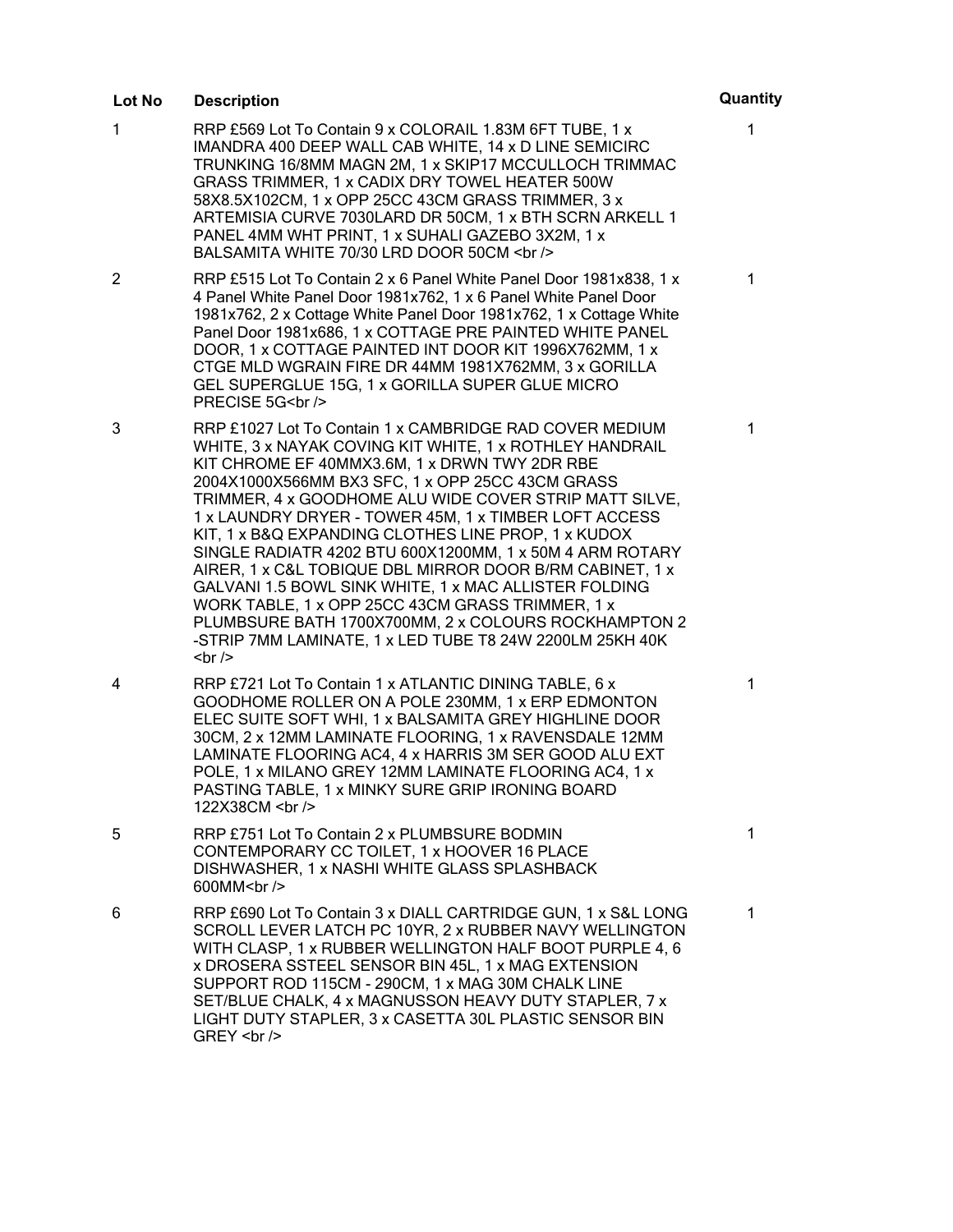## **Lot No Description Quantity**

- 7 RRP £904 Lot To Contain 20 x B&Q EXPANDING CLOTHES LINE PROP, 1 x B&Q 40M 3 ARM ROTARY AIRER, 1 x B&Q 45M 4 ARM ROTARY AIRER, 1 x HADLEY FRONT PANEL 1700, 1 x C&L TOBIQUE DBL MIRROR DOOR B/RM CABINET, 1 x BURBANK 1.5 BOWL CERAMIC SINK, 1 x GALVANI 1 BOWL SINK BLACK, 2 x OPP 25CC 43CM GRASS TRIMMER, 1 x COLOURS TAMWORTH 7MM LAMINATE, 1 x 6M2 POLYTUNNEL, 1 x GOODHOME MDF SCOTIA 16MM DEC 35, 1 x PEBRE 80CM SPACE CORNER - RIGHT HANDED  $str  $>$$
- 8 RRP £673 Lot To Contain 2 x STANLEY ALL STEEL RIVETER CONTRACTOR GRD, 1 x KAMARA WH CLEAR GLASS 3-LIGHT PENDANT, 2 x DIALL FOAM CARTRIDGE GUN, 1 x RUBBER NAVY WELLINGTON WITH CLASP 4, 2 x RUBBER WELLINGTON HALF BOOT PURPLE, 6 x DROSERA SSTEEL SENSOR BIN 45L, 1 x LATEX DIPPED GARDEN GLOVE LAVENDAR 9/L, 1 x SLEEVE LETTER BOX INTERNAL AND EXERNAL, 1 x GOODHOME MDF SCOTIA 16MM DEC 125, 1 x MAGNUSSON MORTAR GUN KIT, 1 x MAG 30M CHALK LINE SET/BLUE CHALK, 1 x MAGNUSSON 14MM CABLE STAPLES PK 1000, 2 x MAGNUSSON HEAVY DUTY STAPLER, 2 x MAGNUSSON MULTI TACKER, 1 x EYELET CLAMP SET INC 50 EYELETS, 6 x LIGHT DUTY STAPLER<br />>
- 9 RRP £530 Lot To Contain 1 x B&Q EXPANDING CLOTHES LINE PROP, 1 x KUDOX SINGLE RADIATR 4202 BTU 600X1200MM, 1 x 50M 4 ARM ROTARY AIRER, 1 x C&L TOBIQUE DBL MIRROR DOOR B/RM CABINET, 1 x GALVANI 1.5 BOWL SINK WHITE, 1 x MAC ALLISTER FOLDING WORK TABLE, 1 x OPP 25CC 43CM GRASS TRIMMER, 1 x PLUMBSURE BATH 1700X700MM, 2 x COLOURS ROCKHAMPTON 2-STRIP 7MM LAMINATE, 1 x LED TUBE T8 24W 2200LM 25KH 40K <br />
- 10 RRP £614 Lot To Contain 1 x SKIP16 CURVE BTW PAN WHITE, 1 x SKIP16 FLUIDMASTER DF CONCEALED CISTERN, 1 x GALVANI 1 BOWL SINK BLACK, 1 x STEP STOOL 3 TREAD, 1 x NEPHIN 14MM RWTL FLOORING SFC, 1 x FORDE 6 LIGHT MESH CASCADE, 1 x ADJUSTABLE VERTICAL CLIMBING SUPPORT, 1 x ONYX WP BOOT S3WR BLACK SIZE 11 45, 1 x DAFYD 2 PACK WALL LIGHT ANT COP/SMK <br />
- 11 RRP £632 Lot To Contain 1 x BELOYA SLIDING DR 2 PANEL MIR 1200MM, 2 x COTTAGE PRIMED PANEL EXT DR 1981X838MM, 1 x MAC 900MM HEAVY DUTY MANUAL TILE CUTTER, 1 x BATH SCREEN 1 1 2 PANEL 5MM CLEAR<br />
- 12 RRP £772 Lot To Contain 1 x KUDOX SINGLE RADIATR 3502 BTU 600X1000MM, 1 x KUDOX SINGLE RADIATR 3502 BTU 600X1000MM, 1 x CAMBRIDGE RAD COVER ADJ M-L WHITE, 1 x HADLEY FRONT PANEL 1700, 1 x ROTHLEY HANDRAIL KIT CHROME EF 40MMX3.6M, 1 x KONNECT 3X1 CUBE WHITE 1032X352X317MM, 1 x 3 SECTION EASY STORE LOFT LADDER, 2 x VALLA DOOR 922MM WHITE, 2 x COLOURS GEELONG 7MM LAMINATE, 2 x BACHATA LUXURY VINYL CLICK 3.2MM PLANK, 1 x FLUSH OAK FOILED SLIDING DOOR 2040X830MM, 1 x JAZY LUXURY VINYL CLICK 4.5MM PLANK, 1 x MAG EXTENSION SUPPORT ROD 115CM - 290CM, 1 x ALP 70/30 LARD DR 60CM MATT GREEN <br />

1

1

1

1

1

1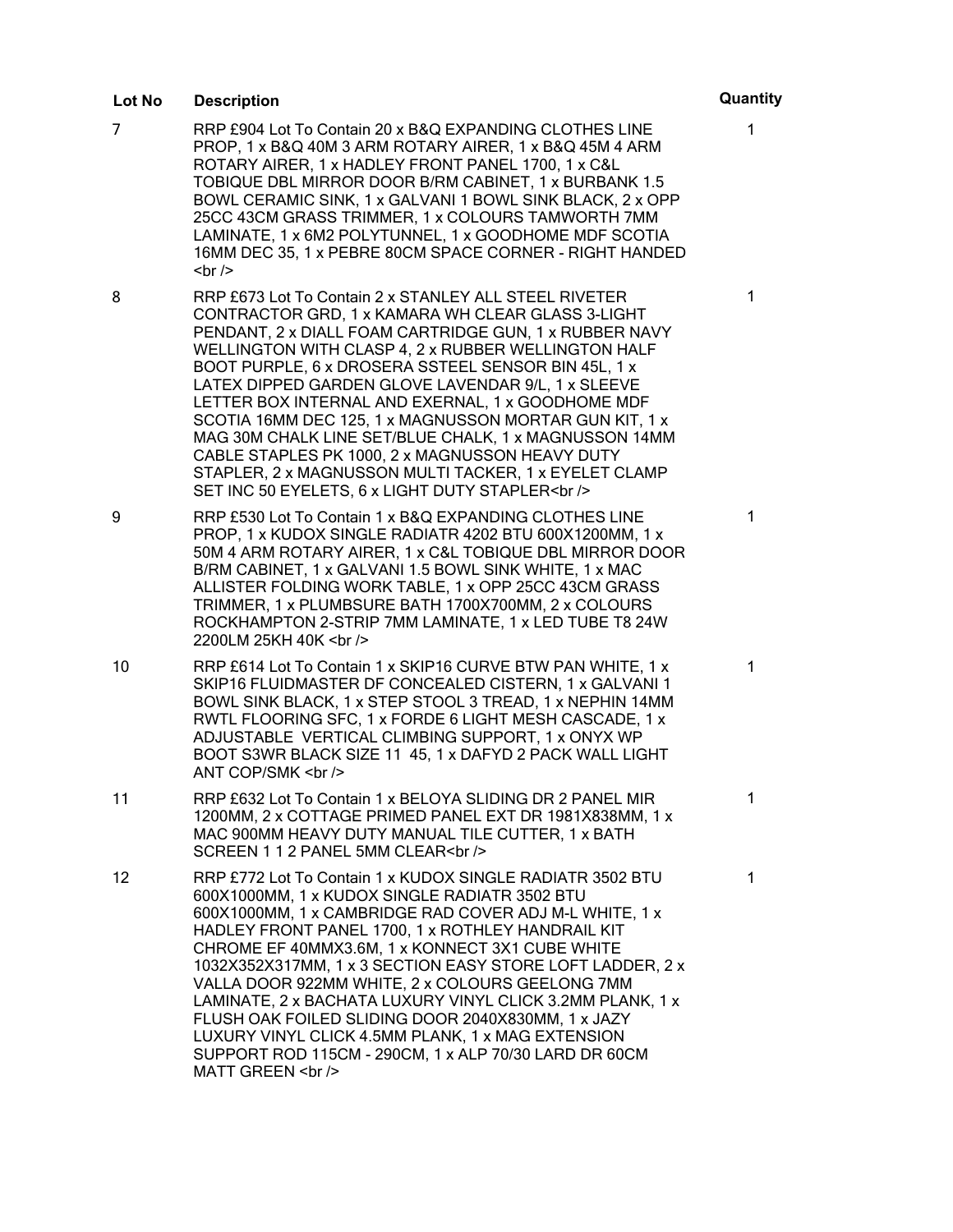#### 13 RRP £903 Lot To Contain 1 x BELOYA QUAD ENCL CLR 800X800MM, 3 x C&L TOBIQUE DBL MIRROR DOOR B/RM CABINET, 1 x MCCULLOCH 26CC B26PS PETROL BRUSH, 1 x NEW SUFFOLK RAD COVER LARGE WHITE, 1 x 3 SECTION LOFT LADDER, BELOYA HINGE WESTERN DR CLR 760X760MM<br /> 1 14 RRP £749 Lot To Contain 1 x JABLITE UNIVERSAL BOARD 1200X450X25MM, 3 x GOODHOME ROLLER ON A POLE 230MM, 1 x BALSAMITA WHITE 7030LARD DR 60CM, 1 x ALPINIA GREY CORNICE PELMET, 1 x ALPINIA OAK CORNICE PELMET, 1 x ROSTOCK 12MM LAMINATE FLOORING AC4, 2 x 12MM LAMINATE FLOORING, 1 x LADOGA LAUNDRY COLUMN WHITE, 2 x GARCINIA WHITE HIGHLINE DOOR 60CM, 5 x GH ROLLER FRAME 3 SLEEVE & 2M EXT POLE, 8 x GOODHOME TELESCOPIC EXTENSION POLE 1-2M, 1 x MINKY HENLEY IRONING BOARD 114X38CM, 3 x HARRIS 3M SER GOOD ALU EXT POLE, 1 x SUFFOLK RADIATOR CAB LARGE GREY, 7 x PASTING TABLE, 1 x MINKY SURE GRIP IRONING BOARD 122X38CM<br /> 1 15 RRP £887 Lot To Contain 1 x B&Q 45M 4 ARM ROTARY AIRER, 1 x Cottage Oak Panel Door 1981x762, 1 x Cottage White Panel Door 1981x610, 2 x ADJUST REPLACEMENT PVCU DOOR LOCK 35MM, 2 x BURBANK 1.5 BOWL CERAMIC SINK, 1 x PLUMBSURE BATH 1700X700MM, 1 x JAZY LUXURY VINYL CLICK 4.5MM PLANK, 2 x STROOD 10MM LAMINATE FLOORING AC5, 1 x GARC L GREY REPL STND LRD END PNL <br /> 1 16 RRP £650 Lot To Contain 5 x SPEEDFT BARRIER PIPE 22MMX2M 22BPEX-1X2L, 2 x 1.8M AERIAL MAST - EACH, 1 x CAMBRIDGE RAD COVER MEDIUM WHITE, 1 x COLOURS OVERTURE LAMINATE FLOO (SFC), 1 x BARLO ROUND TOP 400 X 1000MM SINGLE RAD, 1 x BARLO ROUND TOP 600 X 900MM SINGLE RAD, 1 x BARLO ROUND TOP 600 X 1000MM SINGLE RAD, 1 x WOODTHORPE OAK VEN H1126XW1375XD180MM, 1 x KONNECT 4X1 CUBE WLNT EFF 1372X352X317MM, 2 x 1/4 ROUND PVC TRIM 6MM WHITE MARBLE EF, 3 x SUMM19 COLOURS FLOOR EDGE TRIM 2X2M WHIT, 1 x 3 SECTION EASY STORE LOFT LADDER, 3 x COLOURS BALLARAT 7MM LAMINATE, 1 x COLOURS CALOUNDRA 7MM LAMINATE, 1 x FLUO TUBE T8 58W 4000K, 3 x 1 **Lot No Description Quantity**

17 RRP £747 Lot To Contain 2 x 4 Panel Painted Panel Door 1981x686, 1 x B&Q 45M 4 ARM ROTARY AIRER, 1 x KUDOX DOUBLE RAD 7324 BTU 600X1200MM, 1 x CAMBRIDGE RAD COVER LARGE WHITE, 1 x NILE 4 FOLD BATH SCREEN SILVER EFF/CL, 1 x KONNECT 3X1 CUBE WHITE 1032X352X317MM, 1 x KONNECT 4X1 CUBE WHITE 1372X352X317MM, 1 x 3 SECTION LOFT LADDER, 1 x MAC 150KG MITRE SAW STAND, 1 x MAGNUSSON TELESCOPIC TREE LOPPER, 1 x CAMBRIDGE RADIATOR CAB ADJ M/L GREY<br />>

1

LED TUBE T8 24W 2200LM 25KH 40K <br />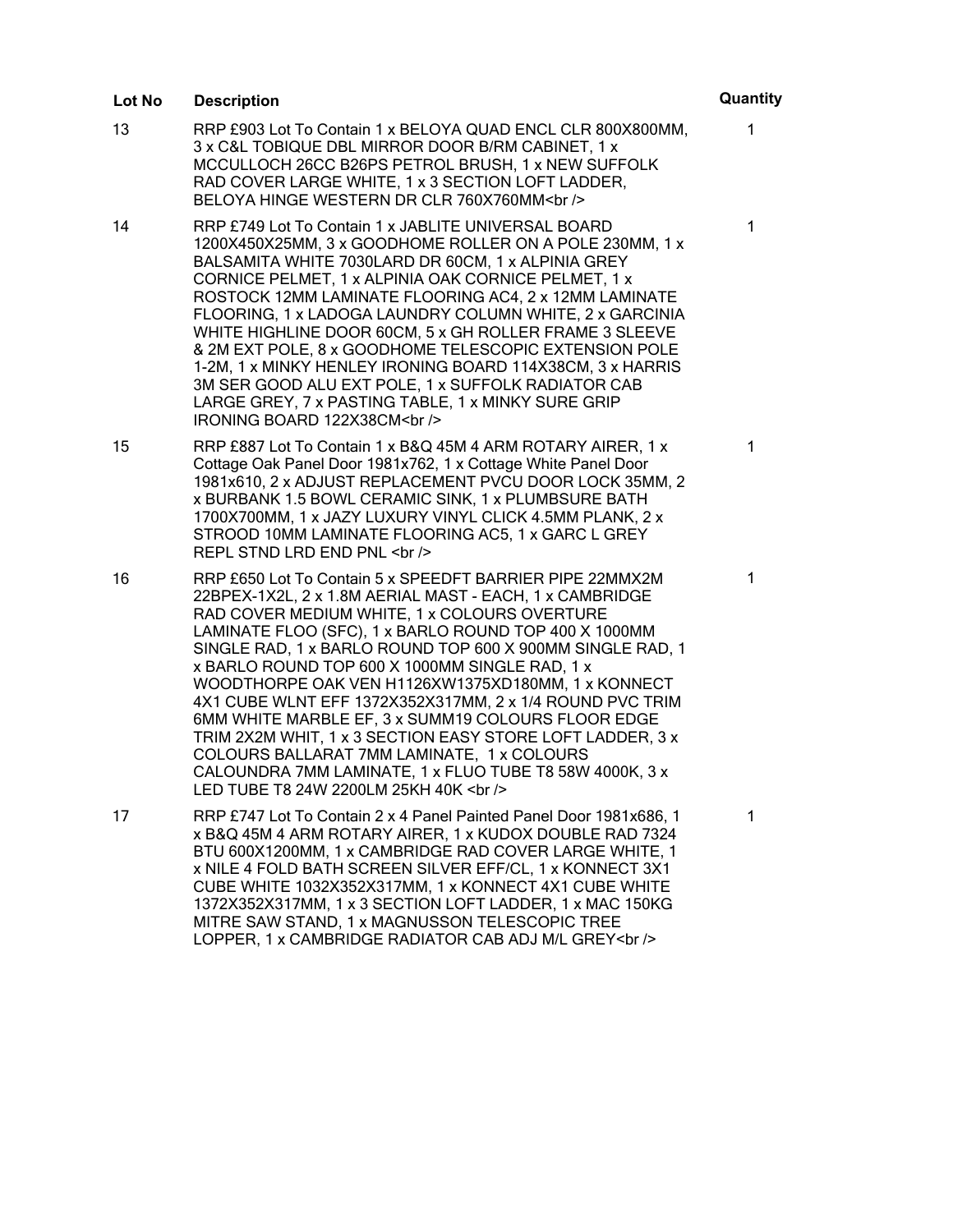#### **Lot No Description Quantity**

1

1

1

1

1

1

1

- 18 RRP £773 Lot To Contain 6 x TWISTO SHOWER WASTE 90MM DOME, 1 x STRAINER WASTE WTH OVERFLW FOR SINK 40MM, 2 x BATH WASTE AND TRAP 40MM, 1 x AUTOMATIC BATH POP-UP WASTE & TRAP 40MM, 1 x SINK OUTLET BASKET STRAINER S/STEEL 40MM, 1 x WIRQUIN SHOWER TRAY FEET, 2 x WIRQUIN STRAINER FOR SINK WASTE, 1 x FLEXIBLE PAN CONNECTOR, 4 x EXTENDABLE PAN CONNECTOR, 1 x MAYFAIR RAD COVER LARGE WHITE, 1 x PINE OGEE ARCHITRAVE 15MMX58MMX2.1M, 2 x GOODHOME ROLLER ON A POLE 230MM, 1 x BALSAMITA WHITE HIGHLINE DOOR 60CM, 1 x 80CM BASE CABINET WHITE, 6 x PLANED SMOOTH TIMBER 18X44X2400MM, 4 x 12MM LAMINATE FLOORING, 1 x STEV GARC WHITE CLAD APPL LARD E PNL, 1 x RAVENSDALE 12MM LAMINATE FLOORING AC4, 3 x GH ROLLER FRAME 3 SLEEVE & 2M EXT POLE, 3 x GOODHOME TELESCOPIC EXTENSION POLE 1-2M, 3 x HARRIS 3M SER GOOD ALU EXT POLE, 4 x BACHATA LUXURY VINYL CLICK 3.2MM PLANK, 1 x PASTING TABLE <br /> 19 RRP £460 Lot To Contain 4 x HOZELOCK 30M SUPERHOZE, 1 x FLASHING TAPE GREY 1000X10 CM, 1 x FLASHING TAPE GREY 1000X15 CM, 1 x FLASHING TAPE GREY 300X10 CM, 1 x UNIVERSAL CAP SHEET DARK GREY 10X1M, 1 x HOZELOCK PRESSURE SPRAYER 1.25L, 3 x HOZELOCK 30M SUPERHOZE, 3 x HOZELOCK 15M SUPERHOZE <br />
- 20 RRP £900 Lot To Contain 3 x GORILLA GEL SUPERGLUE 15G, 1 x GORILLA SUPER GLUE MICRO PRECISE 5G, 1 x B&Q 45M 4 ARM ROTARY AIRER, 2 x KUDOX DOUBLE RADIATR 6104 BTU 600X1000MM, 1 x 60M 4 ARM DRYER, 1 x 50M 4 ARM ROTARY AIRER, 1 x CAMBRIDGE RAD COVER MEDIUM WHITE, 1 x MIXXIT 8 WHITE 74X33X142CM, 1 x MIRROR WHITE DISTRESSED FR. 73X113CM, 7 x 1/4 ROUND PVC TRIM GREY 9MM, 1 x MAC 550W 50CM POLE HEDGE TRIMMER, 1 x ALVARA PLUS CERAMIC HEATER 2000W, 3.5M2 WALK IN GROWHOUSE, 1 x DECORATIVE METAL TRELLIS 150X60CM, 1 x STIKATAK DUAL PURPOSE GRIPPERS 8PK, 9 x GOODHOME MDF SCOTIA 16MM DEC 100, 1 x ROMFORD 10MM LAMINATE FLOORING AC5, 1 x MAGNUSSON TELESCOPIC TREE LOPPER <br />
- 21 Pallet To Contain 27 X Boxes Of 36 X Olympic Mouse Mats (Jm) (Condition Reports Available On Request) (Pictures For Illustration Purposes Only)
- 22 Pallet To Contain Mixture Of Household Good Including Wallpaper, Frying Pan, Parasol Cover, Clock And Many More Household Items (Condition Reports Available On Request) (Pictures For Illustration Purposes Only)
- 23 Pallet To Contain Household Goods Including Pillows, Dumbbells, Kettles, Cocktail Makers, Spoons Sets And Many More Household Items(Condition Reports Available On Request) (Pictures For Illustration Purposes Only)
- 24 Pallet To Contain Mixture Of Household Goods To Include Pillows, Rugs, Candles, Dog Bed, Throw And Many More Household Items (Condition Reports Available On Request) (Pictures For Illustration Purposes Only)